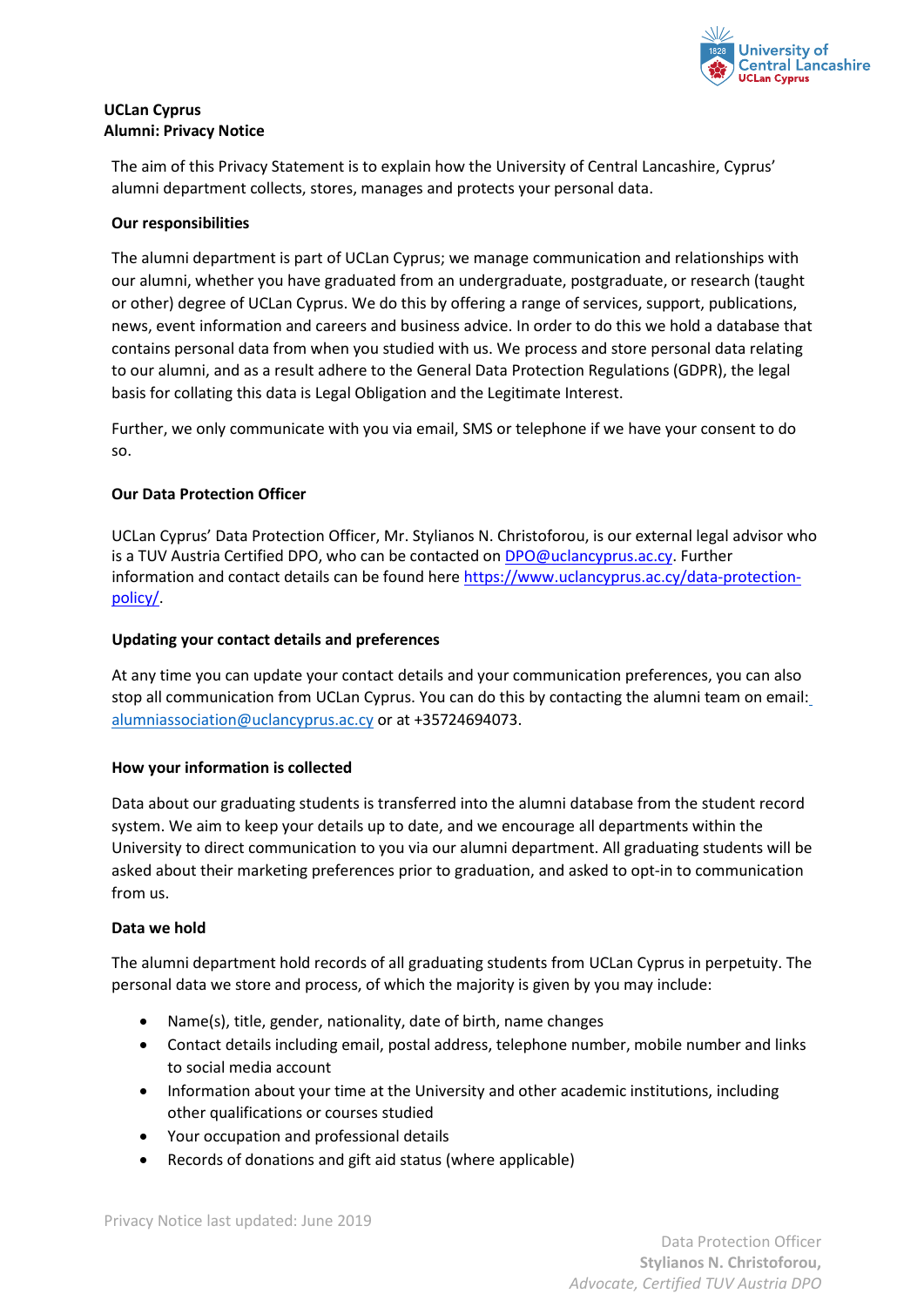

- Records of communication sent to you by the alumni department
- Information on the engagement you have had with the University, e.g. events attended, networks involved in etc.
- Case study information and associated images consent to use is also recorded

#### **How we use your data**

Based on your opting-in to communication from the University's alumni department, the alumni department will use your data to communicate key university messages. These include the following, which may be delivered by email, telephone, post or SMS subject to your preferences:

- Sending university news and publications
- Notification of university events
- Academic course and professional development information
- Career opportunities and business start-up support
- Fundraising and charitable programmes

We may also process personal data for the following purposes:

- To verify an account when you register at: https://www.uclancyprus.ac.cy/alumni/
- To register you to attend an event or a membership
- To process and organise any mentoring, volunteering or speaking activity you have agreed to undertake with us
- To process a gift or donation given to us

In some cases, we may be obliged to process your data for statutory and contractual purposes.

#### **Keeping your data secure**

We will not disclose your data to individuals or other third-party organisations external to the University, other than those entities who are delivering a service to the University or you. The University does not sell or trade your data with any other organisations.

Your data is stored on our secure server, which is properly protected by the use of firewalls and other data security systems. Further, access to your data is restricted, with access to student data restricted. Our Data protection policy and related guidance documents can be located here https://www.uclancyprus.ac.cy/data-protection-policy/ which give more detail of how we will treat your data.

## **Your rights**

## Subject Access Request

Under the General Data Protection Regulations (GDPR) you have the right to make a Subject Access Request (SAR) and to obtain copies of records and files relating to you held by the University.

If you wish to make a SAR then please email **DPO@uclancyprus.ac.cy** with details of the information you require. The University has a month to reply to you unless your request is complex or there are a number of requests, in which case the deadline can be extended by a further two months, but the University will contact you within a month of receipt of the SAR, explaining why an extension is necessary. There is ordinarily no charge for making a SAR.